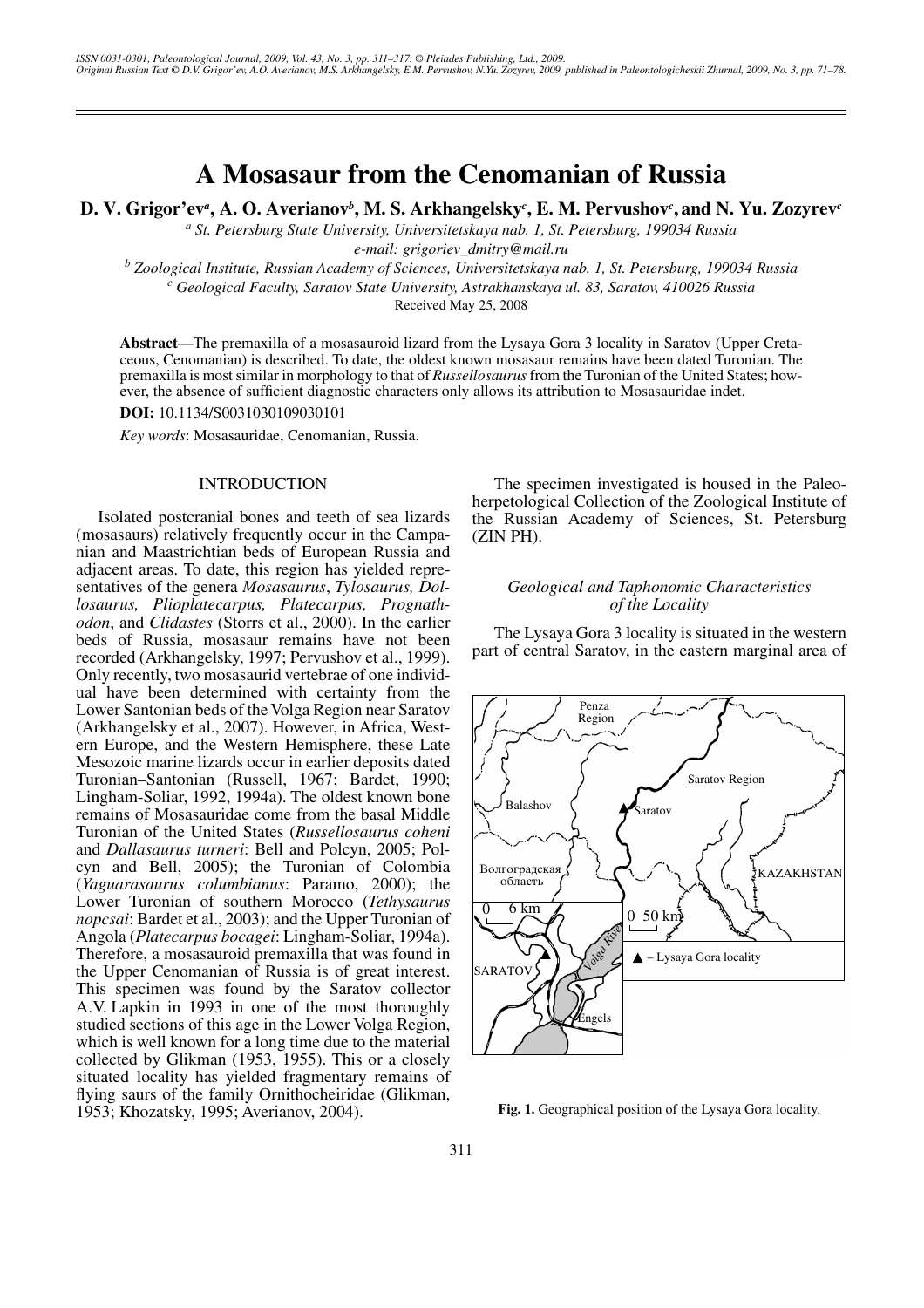

**Fig. 2.** Upper Cretaceous section of the Lysaya Gora 3 locality. Designations: (*1*) marl; (*2*) sand; (*3*) ferric hydroxides; (*4*) mica; (*5*) phosphorites of different generations: (*a*) simple sated phosphorites, (*b*) simple unsated phosphorites, (*c*) aggregates of sated phosphorites; (*6*) sponge: (*a*) autochthonous and (*b*) allochtonous burials; (*7*) bivalve shells; (*8*) remains of marine tetrapods; (*9*) teeth of cartilaginous fish: (*a*) sclerophages and (*b*) sharks; (*10*) pterosaur remains; (*11*) plates of chimaeras; (*12*) burrows of silt-eaters; and (13) level of the specimen in question.

the southern slope of Lysaya (Zavokzal'naya) Gora, 800 m west of the railroad station of Saratov 1 (Fig. 1). This is an abrupt western wall of an abandoned sand mine. This mine and a gully located 300 m to the north are Cenomanian beds, which yielded remains of marine and subcontinental vertebrates mentioned by the researchers of the 1950s–beginning of the 1980s (Glikman, 1953, 1955; Nessov and Khozatsky, 1977; Khozatsky, 1995). The absolute mark of the edge of the mine is 185 m.

The mine exposes the following sequence of the Upper Cretaceous beds (Fig. 2; described downward in the section) (after Pervushov et al., 1999, modified):

 $K_2$  st<sub>1</sub> 1. Dirty gray, irregularly colored, with light and dark yellow, sandy marl. The psammitic component is inequigranular quartz–glauconitic. The upper part is denser due to irregular silicification. This site is rich in ferric hydroxide inclusions, phosphorite accumulations, and remains of large sponges. In the lower part, the rock is irregularly layered; upward in the section, fine lenses and punctated lamination are observed. This bed contains many phosphorite inclusions of various generations, siliceous sponges, molds of mollusks and brachiopods, less often, ostracean shells, belemnite rostra, and teleosts. A significant number of strongly phosphatized invertebrate molds and infrequent strongly rounded remains of marine reptiles are redeposited from the Turonian and Coniacian beds, which have been disrupted in this structural zone, and from the underlying Cenomanian beds. Along the strike, fossils are either regularly scattered in the bed or form accumulations in some sites in the middle or upper part of the bed. Towards the foothill, the marl gradually passes into carbonaceous sand. Visually, the foothill surface falls in a layer with relatively regularly distributed small, isolated black and brown phosphorite inclusions. This bed has yielded unidentifiable remains of marine reptiles (Pervushov et al., 1999). It is from 0.5 to 1.0 m thick.

 $K_2s_3$  2. Grayish green, irregularly colored, small– medium-grained and calcareous glauconite–quartz sand. The carbonaceous component decreases towards the sole. Phosphorite inclusions of several generations, which sometimes form from one to three levels of lenses and botryoidal accumulations, are irregularly scattered. The sole surface is distinct, rough. The bed is 0.9–1.1 m thick.

 $K_2$ s<sub>3</sub> 3. Phosphorite horizon. A concentrated accumulation of phosphorite inclusions, which is relatively constant in thickness along the strike. Phosphorite inclusions are mostly black, weakly cemented, frequently irregular in outline. This horizon is relatively uniformly stained with ferric hydroxides. The sand layers overlying and underlying the phosphorite horizon are also regularly reddish yellow due to ferric hydroxides. The sole surface is rough, distinct. The bed is 0.08–0.1 m thick.

 $K_2s_3$  4. Glauconite–quartz, small–medium-grained, poorly micaceous sand, irregularly colored with grayish green mostly at cavities and burrows. Scarce small black phosphorites are irregularly scattered. The sole surface is rough, indistinct. The bed is from 0.35 to 0.5 m thick.

 $K_2s_3$  5. This is the level of phosphorite inclusions, varying along the strike and poorly concentrated in the shape of lenses and botryoidal accumulations. Inclusions are formed of yellowish white, glauconite–quartz, inequigranular (coarse-grained component is significant) sand; in places of accumulations of inclusions, cemented by ferric hydroxides. The ichthyofauna is represented by shark and ray teeth, jaw plates of chimaeras, abundant thin bones and scales of teleosts; in addition, reptile remains and scarce molds and shells of small invertebrates and coprolites are recorded. This interbed includes the majority of bones of marine reptiles and flying saurs. Mosasaur remains come from this bed. The bed is 0.05–0.15 m thick.

 $K<sub>2</sub>S<sub>3</sub>$  6. White and light gray, with a greenish shade, glauconite–quartz, small–medium-grained, with infrequent coarse grains, sand. The cavities of variously ori-

PALEONTOLOGICAL JOURNAL Vol. 43 No. 3 2009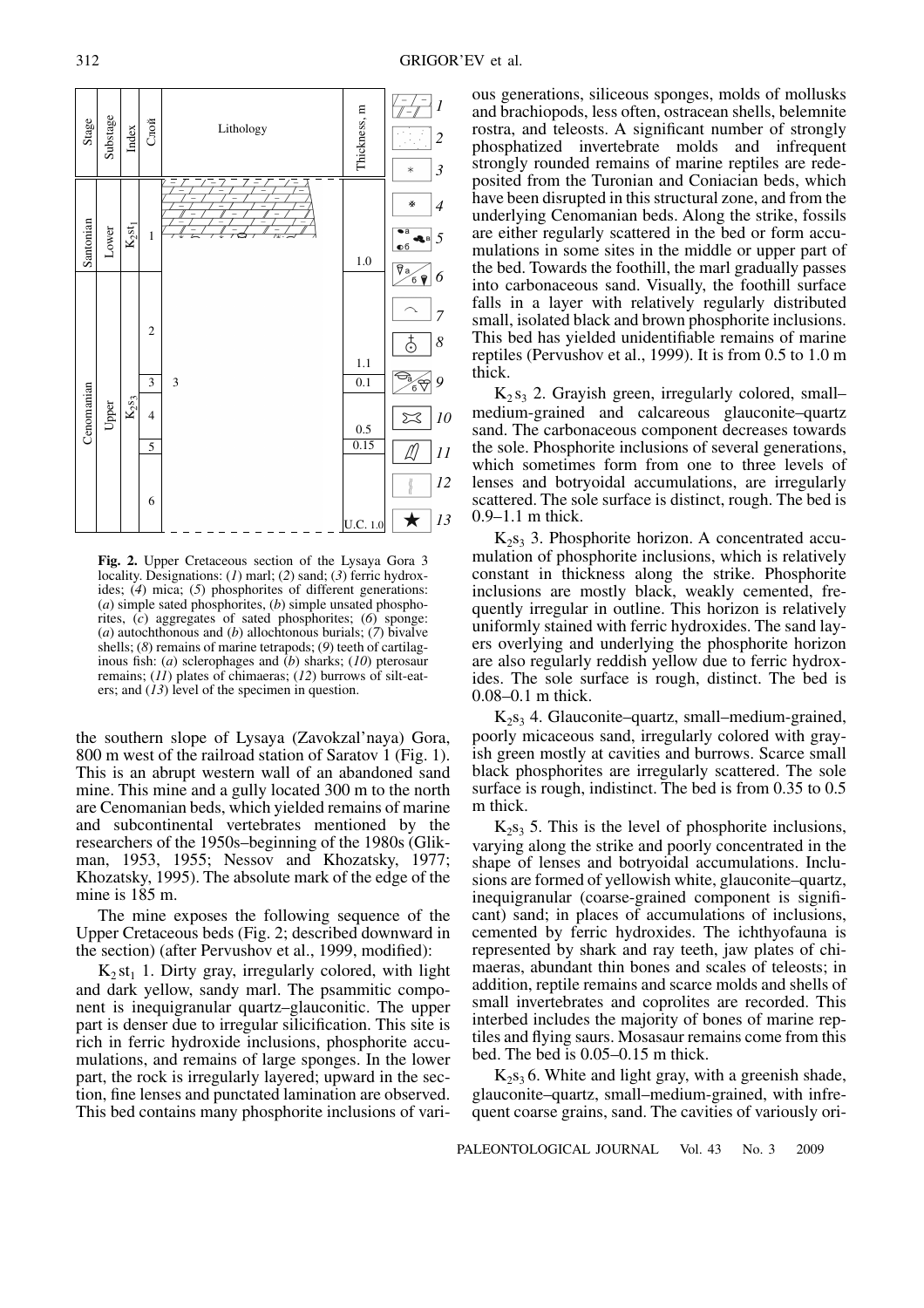ented burrows are filled with gray, slightly ferruginous sand. Apparent thickness is up to 1.0 m.

The majority of bones of marine reptiles (sea turtles and plesiosaurs) and flying saurs (Nessov and Khozatsky, 1977; Arkhangelsky, 1999; Pervushov et al., 1999; Averianov, 2002, 2004, 2007) come from a weakly outlined interbed of small isolated phosphorite inclusions (Bed no. 5). Skeletal elements are relatively well-preserved, phosphatized to varying extent, usually slightly rounded. Associations of bones of one individual sometimes occur.

In this case, burial places of bones in general coincide with the range of many marine and subcontinental organisms. Here, at the latest stages of Late Cenomanian sedimentation, there were conditions of coastal, shallow basin, which surrounded a gently sloping elevation located to the north and occasionally rising above the level of syzygial high tide. The southern slope of this upland, where the locality of Lysaya Gora 3 is situated, is almost flat, with weak ridges, composed mostly of sand, suggesting the presence of shallowwater conditions. The occurrence within the upper littoral and sublittoral of many diverse benthic and nektonic taxa provided the development of various food chains, in which an important role was played by fish, marine reptiles, and subcontinental vertebrates, in particular, flying reptiles. Vertebrate remains were probably preserved in the case when they were rapidly buried, overlain by psammitic matter. The usual occurrence of vertebrate remains at the level of lenses, accumulations, and even horizons of phosphorite inclusions is accounted for by the episodes of low sea level in this area, which was usually preceded by the importation of phosphatic matter impregnating bones, and the formation of troughs of flows oriented along the slope, which were rich in accumulations of heavy deposit fractions, i.e., phosphorite inclusions, in particular, biogenic inclusions. These accumulations contained both repeatedly reworked and newly deposited specimens. In addition to washing out from the deposits by coastal flows and shifts of draining troughs, an important role in the formation of these burials was played by gales. In this case, fossil and subfossil remains were relatively rapidly buried in transported psammitic substrate; as a result, many forms, in particular, well-preserved specimens, were buried.

The burial of marine invertebrates in Bed no. 5 is regarded as synchronous, irregularly scattered, lenticular, dominated by subautochthonous elements with disrupted shells. Bone specimens of vertebrates are also mostly in subautochthonous burials; teeth and dental plates of fish and some elements of larger vertebrates are not rounded.

The bone-bearing beds were dated by Zozyrev (2006a, 2006b) based on a complex study of Cenomanian deposits on the right bank of the Volga River near Saratov and the recognition of detailed regional stratigraphic units using the method of perspective correlation. The Cenomanian Age of the terrigenous bonebearing beds is established based on phosphatized molds of the gastropods *Buckmannina cenomaniensis, Calliostoma luneli, C. podolica, Solariella sobetski*, and *Margarites engelhardti* and the bivalves *Venus rothomagensis, Lucina tenara, Neithea quinquecostata,* and *Amphydonte conicum* (the last two are index taxa of the Cenomanian of the southern Russian Plate) and on the correlation with many sections with similar relationships of intervals in the section within the same monocline in southern Saratov (Novouzenskoe, Usievich, Zaplatinovka, etc.).

## **DESCRIPTION**

The material of mosasaur (ZIN PH, no. 84/90) is represented by a fragmentary premaxilla, with the preserved anterior part of the internarial bar, premaxillary– maxillary suture, and alveolar openings (Fig. 3).

The rostrum is undeveloped, the anterior wall of the premaxilla is positioned at an of 85° to the dorsal plane. The dorsal surface is strongly flattened, without a dorsal crest. In dorsal view, the anterior part of the bone is blunt. In the dentigerous part, the angle between the lateral walls of the premaxilla is 65°.

The premaxilla contains four tooth alveoli rounded in section and slightly anteroposteriorly extended. The anterior teeth are directed anteriorly at a small angle. The anterior alveoli are densely spaced, separated by a low longitudinal crest, 14 and 10 mm in diameter; both contain damaged tooth roots. The break shows the inner structure; the external cement layer has a more porous structure (2–3 mm thick); then, there is a 1.5–2-mmthick dentin layer and, in the center, the pulp canal (4 and 3 mm in diameter). The posterior side of the right anterior alveolus has a distinct resorption mark. The posterior alveolar openings are much larger and deeper, without tooth remains. The anterior and posterior alveoli are positioned close to each other.

The preserved anterior part of the internarial bar is approximately 5 cm long. It is in the shape of an acuteangled triangle (the angle is 35°), which is located between the wings of the jaw bones. The ventral side of the internarial bar has a ventral median ridge, which extends from the contact area of the anteronasal septum and dentigerous portion; as the distance from the ridge origin increases, it gradually increases in size, with the maximum visible height of 5 mm, the width reaches 6 mm. Large foramina for the branches of the maxillary nerve  $(V_2)$  are seen in the ventral surface of the anteronasal septum on the sides of the ventral median ridge. Several exits of this nerve are arranged irregularly on the dorsal surface of the bone; one foramen is just above a foramen on the ventral side and three are in the anterior part of the snout. The lateral margins of the internarial bar form a sutural surface for the articulation with the maxilla. This surface forms the posterolateral margin of the alveolus of the posterior tooth. At this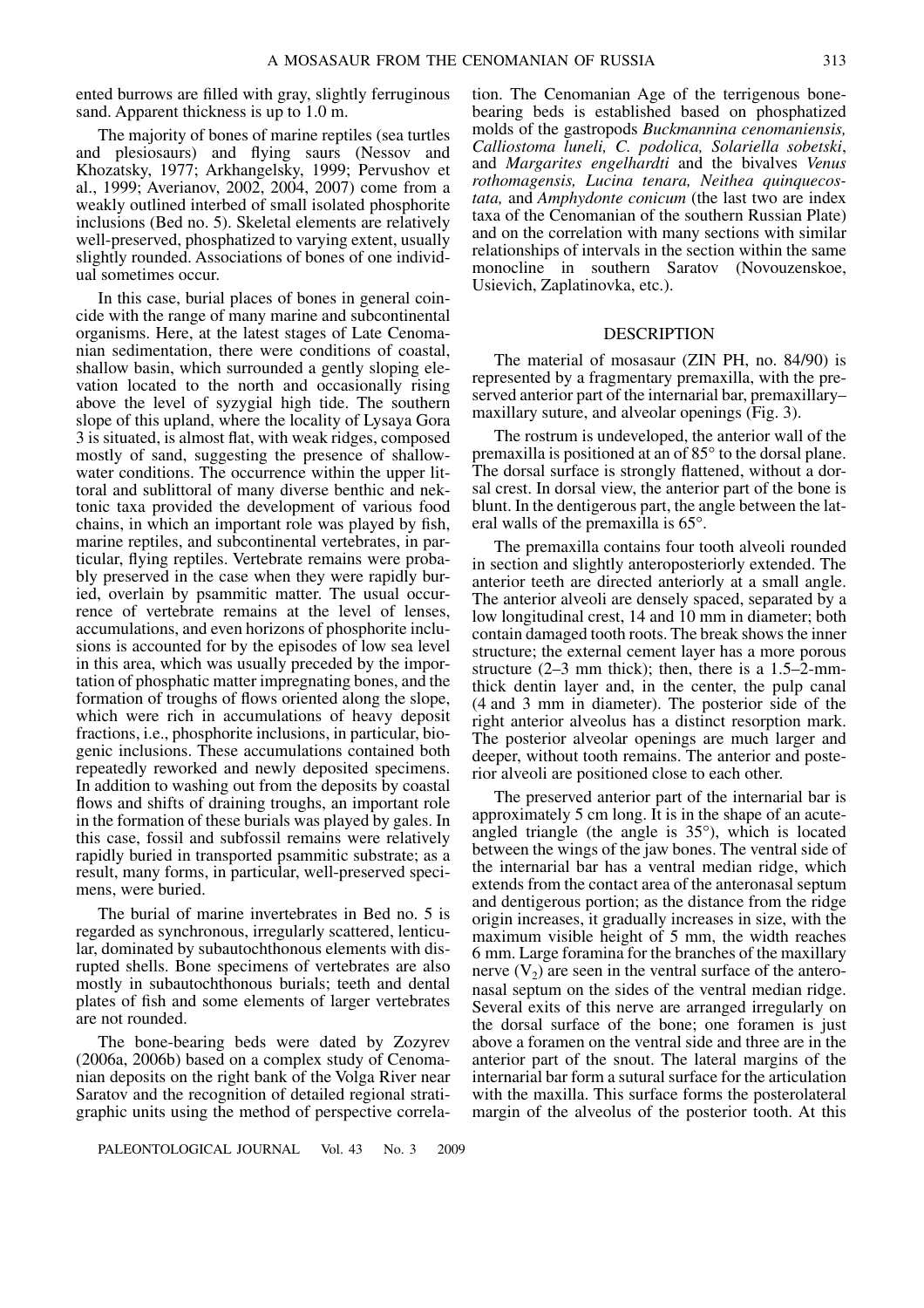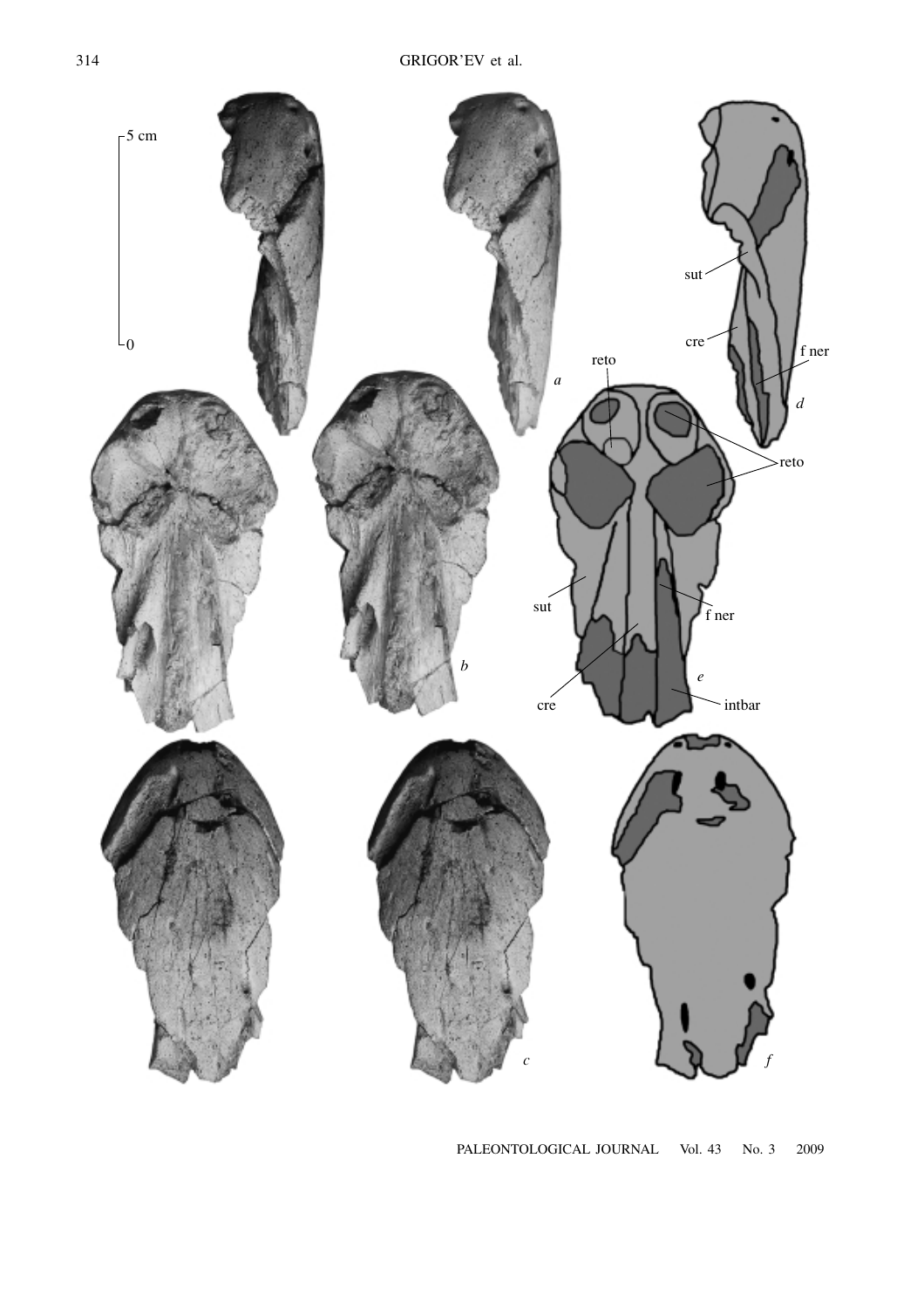point, its surface is vertical. Posterior to the posterior tooth, the sutural surface becomes horizontal and occupies the entire lateral margin of the internarial bar. The maximum width of the sutural surface is 8 mm; and the maximum width of the premaxilla in the dentigerous part is 4 cm.

Specimen ZIN PH, no. 84/90 is assigned with confidence to the family Mosasauridae based on the presence of a suture between the maxilla and premaxilla. In Dolichosauridae, the articulation between these bones is of the hinged type. In the third mosasauroid group (Aigialosauridae), the character of contact between these bones remains uncertain.

The premaxilla in question should not be assigned to the subfamilies Mosasaurinae or Tylosaurinae because it lacks a rostrum. Among the Mosasaurinae, the rostrum is undeveloped in *Prognathodon*. However, the anterior teeth of this taxon are positioned at a much greater angle than in specimen ZIN PH, no. 84/90 (Lingham-Soliar and Nolf, 1989; Schulp, 2006). In addition, specimen ZIN PH, no. 84/90 differs from Tylosaurinae and from the mosasaurine *Clidastes* in the triangular rather than rectangular section in the longitudinal vertical plane of the base of the internarial bar (Russell, 1967; Schulp, 2006).

In the subfamily Plioplatecarpinae, the rostrum is poorly developed or absent. It is possible to compare the specimen in question to some species of this subfamily, the rostrum of which is reduced. Specimen ZIN PH, no. 84/90 differs from the genera *Plioplatecarpus* and *Platecarpus* in the nonreduced lateral walls, the weaker anteroposterior compression, the small incisure between the anterior tooth pair in place of the rostrum, and in the angle between the lateral walls of the premaxilla in the dentigerous part (Russell, 1967; Lingham-Soliar, 1994b; Holmes, 1996).

Specimen ZIN PH, no. 84/90 is similar to the premaxilla of the primitive plioplatecarpine *Yaguarasaurus columbianus* from the Turonian of South America in the shape in ventral and dorsal views, in particular, in the slightly blunted anterior edge and the angle between the lateral walls in the dentigerous part. However, the ventral side of the internarial bar of *Yaguarasaurus* has a weaker median ridge, the dorsal surface is more convex, and the internarial bar is thinner in lateral view (Paramo, 1993, 1994, 2000).

Early Turonian *Tethysaurus nopcsai* from Morocco also differs from specimen ZIN PH, no. by 84/90 in the more convex dorsal surface (Bardet et al., 2003).

Judging from the description, ZIN PH, no. 84/90 is most similar to *Russellosaurus* from Texas. Both individuals lack a rostrum, have a high anterior nasal wall,

the end of the snout is strongly blunted, and the dorsal surface is flattened. The major distinction is the slightly blunter nasal part of *Russellosaurus coheni* (Polcyn and Bell, 2005). However, available material is insufficient to determine specimen ZIN PH, no. 84/90 more closely than Mosasauridae indet.

During the Cenomanian and Turonian, Mosasauroidea (Aigialosauridae + Mosasauridae) and Dolichosauridae occurred from North America to Central Asia (Fig. 4). The latitudinal distribution extended from 45°N to 30°S. The data on this period are very scarce; therefore, it is impossible to indicate the area of the origin of mosasauroids (Jacobs et al., 2005a). Until the present study, the earliest known mosasaurs have been *Russellosaurus coheni* and *Dallasaurus turneri* from the Middle Turonian of the United States (Bell and Polcyn, 2005; Polcyn and Bell, 2005), *Yaguarasaurus columbianus* from the Turonian of Colombia (Paramo, 2000), *Tethysaurus nopcsai* from the Lower Turonian of Morocco (Bardet et al., 2003) and *Platecarpus bocagei* from the Upper Turonian of Angola (Lingham-Soliar, 1994a). The premaxilla under study belongs to the earliest mosasaur. Along with the earliest mosasaurs, the Cenomanian–Turonian beds have yielded dolichosaurs and aigialosaurs, such as *Dolichosaurus longicollis* from the Cenomanian of Germany (Diedrich, 1999), *Coniasaurus crassidens* from the Cenomanian of England (Caldwell, 1999) and the Upper Cenomanian–Turonian of North America (Texas) (Bell et al., 1982), the aigialosaur *Haasiasaurus gittelmani* from the Cenomanian of Israel (Polcyn et al., 1999; Dutchak, 2005), the dolichosaur *Aphanizocnemus libanensis* from the Middle Cenomanian of Lebanon (Dal Sasso and Pinna, 1997), and a dolichosaurid from the Turonian of France (Rage, 1989).

Dolichosaurs probably became extinct in the Turonian in connection with the competition with mosasaurs. At that time, mosasaurs occupied their adaptive zone, becoming the main marine predators of the Late Cretaceous (Jacobs et al., 2005b). In the terminal Cretaceous, mosasaurs are recorded throughout the world, up to the coast of the Antarctic. Taxa with narrow feeding specialization appeared (Schulp, 2006). In addition, a trend towards an increase in size developed; in particular, in the Cenomanian–Turonian, they were at most 3–4 m long, whereas, in the Maastrichtian, some species reached 15 m (*Hainosaurus bernardi*).

## ACKNOWLEDGMENTS

We are grateful to A.V. Lapkin and E.V. Popov for making the specimen available for our study and transfer to the collection of the Zoological Institute of the

**Fig. 3.** Mosasauroidea indet., premaxilla: (a–c) stereophotograph and (d–f) explanatory figures; Lysaya Gora 3, Saratov Region; Upper Cretaceous, Cenomanian: (a, d) lateral, (b, e) ventral, and (c, f) dorsal views; light gray color shows preserved bone fragments; black color, exits of branchlets of the facial nerve. Designations: (*av*) alveolar opening, (*cre*) crest, (*f nerv*) branchlet of the facial nerve, (*intbar*) internarial bar, (*reto*) fossa of the replacement tooth, and (*sut*) premaxillary–maxillary suture.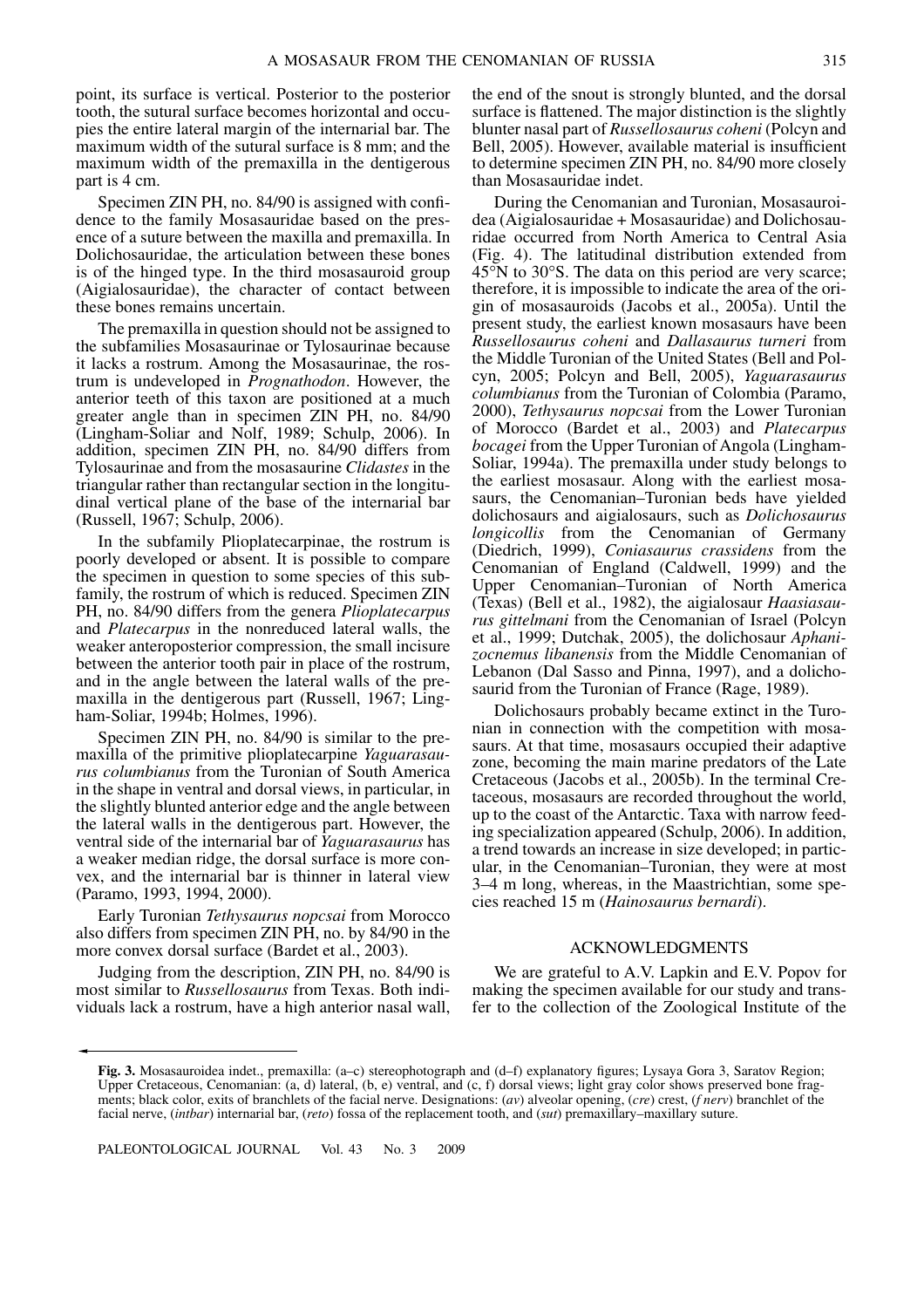

**Fig. 4.** Localities of (a, b) mosasaurs and (c) more primitive mosasauroid lizards (dolichosaurs and aigialosaurs) in the Cenomanian and Turonian: (*1*) Saratov (ZIN PH, no. 84/90); (*2*) Kazakhstan (Averianov, 2001); (*3*) France (Rage, 1989) and England (Caldwell and Cooper, 1999); (*4*) Germany (Diedrich, 1999); (*5*) East Mediterranean (Dal Sasso and Pinna, 1997; Dutchak, 2005; Polcyn et al., 1999); (*6*) Morocco (Bardet et al., 2003); (*7*) Angola (Linghan-Soliar, 1994); (*8*) Morocco (Paramo, 1993, 1994, 2000); and (*9*) Texas (Bell et al., 1982; Bell and Polcyn, 2005; Polcyn and Bell, 2005).

Russian Academy of Sciences and to M. Caldwell, G. Bell, M. Polcyn, and M. Everhart for advice and help with the literature.

#### REFERENCES

1. M. S. Arkhangelsky, "Results of the Revision of Mosasaur Remains from the Lower Volga Region," in *Scientific Conference of the Geological Faculty: Geological Sciences-97* (Saratov, 1997), p. 17 [in Russian].

2. M. S. Arkhangelsky, "On the Finds of Turtle Remains in the Upper Cretaceous of the Lower Volga Region," in *Proceedings of the Geological Faculty of Saratov State University and Research Institute of Geology of Saratov State University* (Saratov. 1999), Vol. 1, pp. 142–144 [in Russian].

3. M. S. Arkhangelsky, E. M. Pervushov, and N. Yu. Zozyrev, "On the First Find of Mosasaur Remains from the Certain Santonian Deposits of Russia," Izv. Vyssh. Uchebn. Zaved. Geol. Razved., No. 2, 3–5 (2007).

4. A. O. Averianov, "The First Find of a Dolichosaur (Squamata, Dolichosauridae) in Central Asia," Paleontol. Zh., No. 5, 75–77 (2001) [Paleontol. J. **35** (5), 525–527 (2001)].

5. A. O. Averianov, "Review of Mesozoic and Cenozoic Sea 1 Turtles from the Former USSR," Russ. J. Herpetol. **9** (2), 137–154 (2002).

6. A. O. Averianov, "New Data on Cretaceous Flying Reptiles (Pterosauria) from Russia, Kazakhstan, and Kyrgyzstan," Paleontolo. Zhurn, No. 4, 73–83 (2004) [Paleontol. J. **38** (4), 426–436 (2004)].

7. A. O. Averianov, "Mid-Cretaceous Ornithocheirids (Pterosauria, Ornithocheiridae) from Russia and Uzbekistan," Paleontol. Zh., No. 1, 75–82 (2007) [Paleontol. J. **41** (1), 79–86 (2007)].

8. N. Bardet, "Premiére mention du genre Hainosaurus (Squamata, Mosasauridae) en France," CR Acad. Sci. Paris, Sér. 2, **311**, 759–756 1990).

9. N. Bardet, X. Pereda Suberbiola, and N. E. Jalil, "A New Mosasauroid (Squamata) from the Late Cretaceous (Turonian) of Morocco," Compt. Ren. Palevol. **2**, 607–616 (2003).

PALEONTOLOGICAL JOURNAL Vol. 43 No. 3 2009